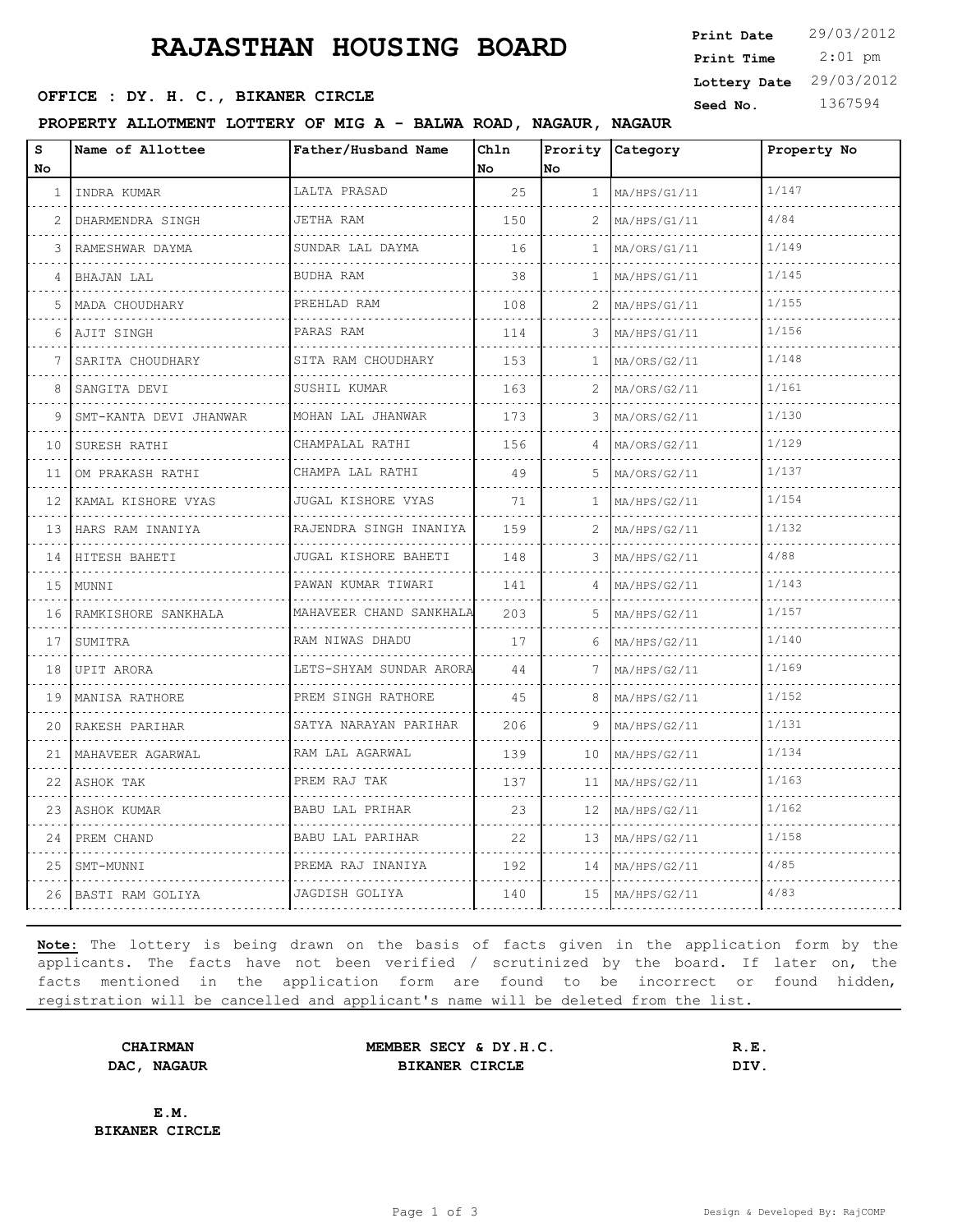# **RAJASTHAN HOUSING BOARD**

**SEED OFFICE : DY. H. C., BIKANER CIRCLE** Seed No. 1367594

**PROPERTY ALLOTMENT LOTTERY OF MIG A - BALWA ROAD, NAGAUR, NAGAUR**

| S  | Name of Allottee        | Father/Husband Name       | Chln |    | Prority Category | Property No |
|----|-------------------------|---------------------------|------|----|------------------|-------------|
| No |                         |                           | No   | No |                  |             |
| 27 | LUMBA RAM               | JETHA RAM                 | 154  | 16 | MA/HPS/G2/11     | 1/142       |
| 28 | PARBU RAM               | HEMA RAM                  | 190  | 17 | MA/HPS/G2/11     | 1/133       |
| 29 | SOHAN LAL               | JAYKISHAN AGARWAL         | 128  | 18 | MA/HPS/G2/11     | 1/153       |
| 30 | SAROJ KACHAWA           | KHEM SINGH GEHLOT<br>.    | 143  | 19 | MA/HPS/G2/11     | 4/86        |
| 31 | GHYANA RAM              | RATANA RAM                | 189  | 20 | MA/HPS/G2/11     | 1/171       |
| 32 | NAND KISHORE PITTIE     | AMAR CHAND PITTIE         | 210  | 21 | MA/HPS/G2/11     | 1/159       |
| 33 | RAM PAL                 | HIRA LAL                  | 101  | 22 | MA/HPS/G2/11     | 1/125       |
| 34 | RAM KUMAR               | RAMSUKHA                  | 103  | 23 | MA/HPS/G2/11     | 1/138       |
| 35 | RAM NAYARAN             | DHANNA RAM                | 146  | 24 | MA/HPS/G2/11     | 4/87        |
| 36 | HINA KANWAR             | SANDEEP SINGH<br>.        | 47   | 25 | MA/HPS/G2/11     | 1/127       |
| 37 | NILAM MAHESHWARI        | SANJAY MALMANI            | 87   | 26 | MA/HPS/G2/11     | 4/90        |
| 38 | DIPAK KUMAR SONI        | SHIV NARAYAN SONI<br>.    | 194  | 27 | MA/HPS/G2/11     | 1/128       |
| 39 | AKBAR ALI               | ANWAR ALI                 | 161  | 28 | MA/HPS/G2/11     | 1/165       |
| 40 | SHARDA                  | RADHA KRISHAN<br>.        | 117  | 29 | MA/HPS/G2/11     | 1/151       |
| 41 | RAVI PRAKASH SONI       | TARA CHAND SONI<br>.      | 199  | 30 | MA/HPS/G2/11     | 1/126       |
| 42 | SUBHAS CHOUDHARY        | LAXMAN RAM CHOUDHARY      | 209  | 31 | MA/HPS/G2/11     | 1/144       |
| 43 | SANDHYA                 | KISHORE KUMAR             | 205  | 32 | MA/HPS/G2/11     | 1/122       |
| 44 | NILA DEVI               | ASHA RAM                  | 31   | 33 | MA/HPS/G2/11     | 1/166       |
| 45 | SMT-SHOBHA              | SHIVNARAYAN               | 130  | 34 | MA/HPS/G2/11     | 1/168       |
| 46 | DUNGAR RAM              | DALU RAM                  | 200  | 35 | MA/HPS/G2/11     | 1/150       |
| 47 | RAMESHWARI DEVI AGARWAL | BHIKAM CHAND AGARWAL<br>. | 129  | 36 | MA/HPS/G2/11     | 1/170       |
| 48 | INDU BALA CHOUDHARY     | JAGDISH PRASAD            | 121  | 37 | MA/HPS/G2/11     | 1/141       |
| 49 | HARENDRA CHOUDHAY       | URJA RAM CHOUDHARY        | 9    | 38 | MA/HPS/G2/11     | 1/139       |
| 50 | PARDEEP                 | BHANWARA RAM              | 102  | 39 | MA/HPS/G2/11     | 1/124       |
| 51 | LILA DEVI               | AMART LAL                 | 172  | 40 | MA/HPS/G2/11     | 1/120       |
| 52 | MEHENDRA SAINI          | KESHRIMAL                 | 138  | 41 | MA/HPS/G2/11     | 1/173       |
|    |                         |                           |      |    |                  |             |

**Note:** The lottery is being drawn on the basis of facts given in the application form by the applicants. The facts have not been verified / scrutinized by the board. If later on, the facts mentioned in the application form are found to be incorrect or found hidden, registration will be cancelled and applicant's name will be deleted from the list.

**CHAIRMAN MEMBER SECY & DY.H.C. R.E. DAC, NAGAUR BIKANER CIRCLE DIV.** 

**E.M. BIKANER CIRCLE**

 2:01 pm **Print Date**  $29/03/2012$ **Print Time Lottery Date** 29/03/2012